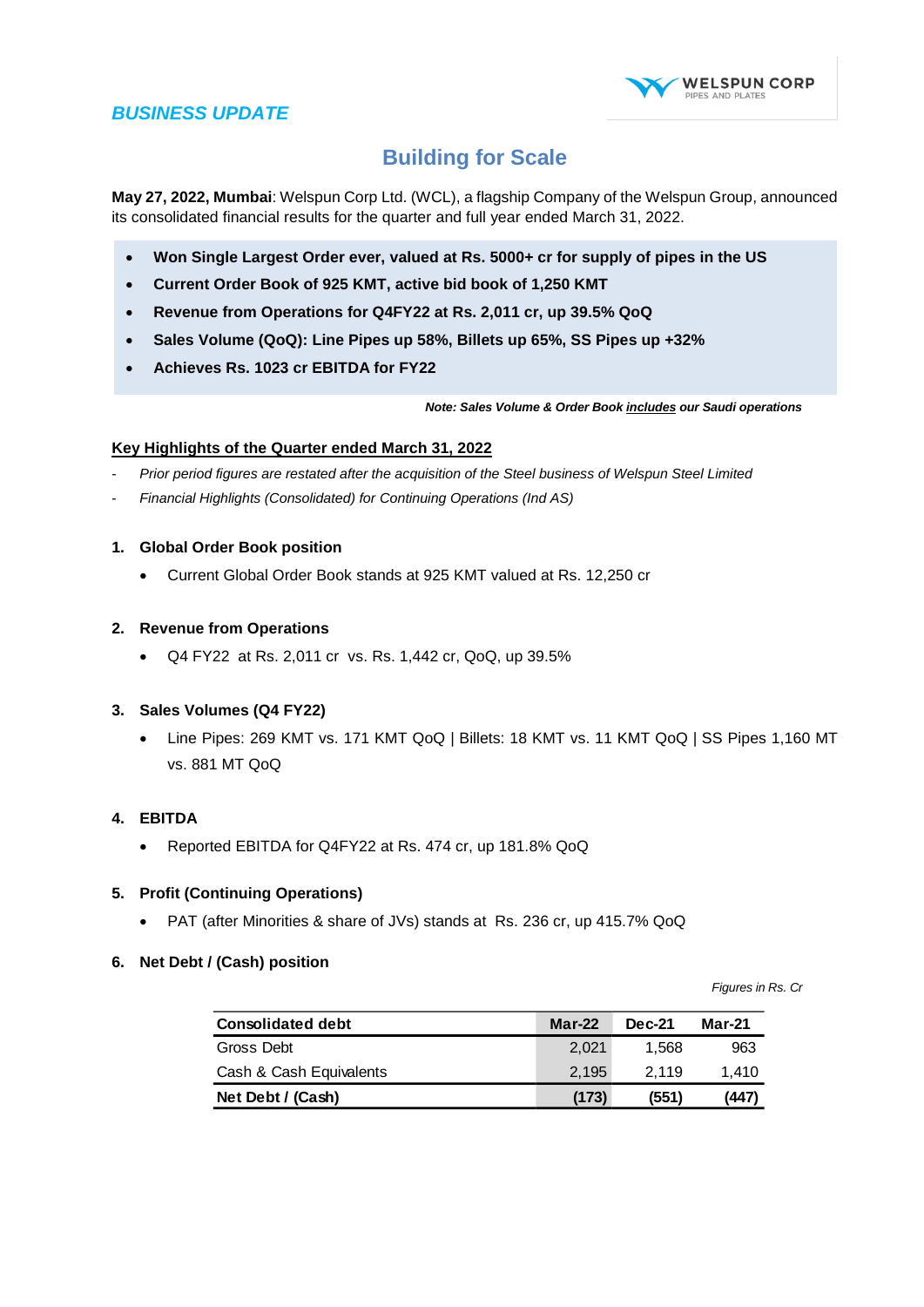

### **7. Corporate Tax Rate**

The company has fully utilized its existing tax credits in FY21 and has switched to the new corporate tax rate of 25.17% in FY22 from 34.94% (both including surcharges) in India.

### **8. Dividend**

The Board has recommended a final dividend of Rs. 5.00 per share for FY22 which will be paid after the AGM. During Q2 FY22, the company paid a dividend of ~ INR 130 crores. The dividend amount declared per share for FY21 was 100% of FV of Rs. 5.00 per share.

### **9. Business Outlook**

Russia's invasion of Ukraine are driving up the prices in the Global Energy market. Crude oil prices remain above \$100/b. Sanctions on Russia have contributed to rising crude prices with significant market uncertainties about the potential for further supply disruptions. Gas prices in Europe and Asia have also gone up in tandem and are at around \$30 per mmbtu and while they are at about \$8 per mmbtu in the U.S.

We are in active discussions for several orders in the export markets which have seen an improvement in prospects for pipelines due to high oil prices, increased energy demand and Europe looking to diversify its energy supply.

### **India**

### **Line Pipes**

The Government has set a target to raise the share of natural gas in the energy mix to 15% by 2030 from about 6.7% now. Various steps taken by the Government in this direction include expansion of National Gas Grid Pipeline, expansion of City Gas Distribution (CGD) network, setting up of Liquefied Natural Gas (LNG) Terminals etc.

Petroleum & Natural Gas Regulatory Board (PNGRB) has authorized approximately 33,768 km length of Natural Gas Pipeline Network across the country. Out of this, 20,334 km length of natural gas pipelines including spur lines, are operational and a total of 15,194 km length of pipelines are under various stages of construction. The length of operational pipelines has increased from 16,368 kms in March 2019 to 20,334 kms in December 2021.

PNGRB has authorized 268 Geographical Areas (GAs) for development of CGD Network in the country. Further, Letters of Intent have been issued for 21 GAs. Also, PNGRB has launched 11th CGD bidding round for development of CGD Networks in 6 GAs (covering 27 districts). After that, the CGD network shall potentially cover 98% population and 88% geographical areas of the country. The number of CNG stations established by various authorized entities has increased from 1,742 in March 2019 to 3,878 in January 2022. The pipelines being laid by the CGD entities has also increased from 161,992 inch kms to 352,961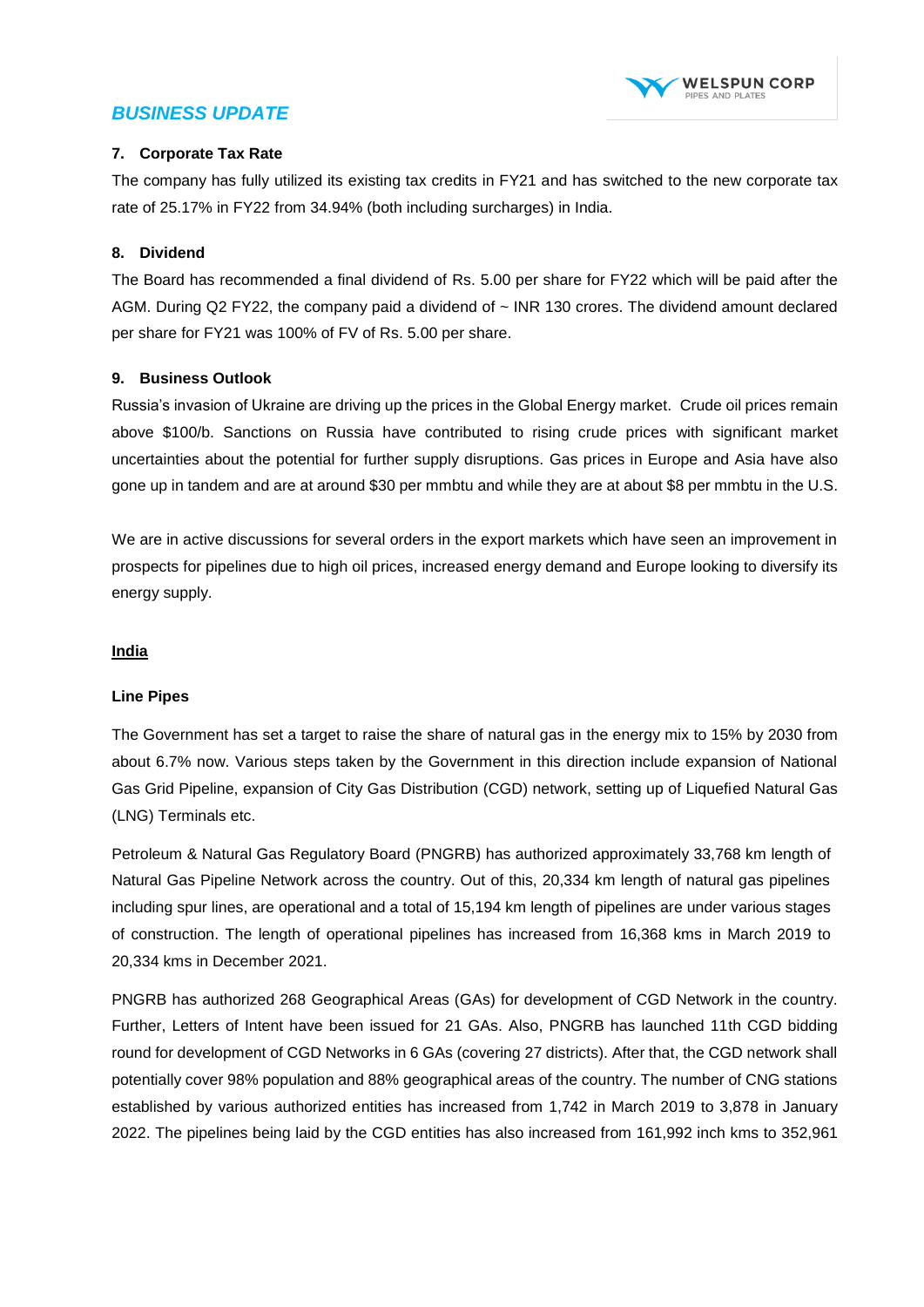

inch kms as of January 2022. The CGD sector is still in a nascent stage in India and the demand for ERW pipes is likely to remain healthy going forward.

Pradhan Mantri Krishi Sinchayee Yojana (PMKSY), the umbrella irrigation scheme, launched in 2015 will provide central grants to the State Governments for Accelerated Irrigation Benefits Programme (AIBP) and Har Khet Ko Pani (HKKP). This will continue through 2026, with a total funding requirement of Rs. 93,068 crore. The plan includes Rs. 37,454 crore central assistance to states and Rs 20,435 crore of debt servicing for past loans availed for PMKSY. States are also expected to part-fund the scheme.

Total additional irrigation potential creation targeted during 2021-26 under AIBP is 13.88 lakh hectare. Apart from focused completion of 60 ongoing projects including their 30.23 lakh hectare command area development, additional projects can also be taken up. The inclusion criteria have been relaxed for projects under tribal and drought prone areas.

The coordinated focus by both the Central and State Governments on irrigation is expected to drive the demand for large diameter HSAW pipes.

The government has levied an export duty of 15% on almost all the major steel products to drive volumes to the domestic market and to make steel prices affordable for domestic consumers like Autos, MSMEs, Infrastructure etc. Procurement of steel had become challenging and this measure would boost availability for us in the domestic market.

### **USA**

With the clean energy transition interrupted due to soaring prices and the disruptions caused by geo political events in Europe, there is a revival for fossil fuels. Governments are releasing strategic reserves, lining up new supplies and urging oil and gas producers to pump up production. As a result, we have seen an increase in exploration. The distribution network creation for Shale oil and gas in US has seen a resurgence after almost two years of lull coupled with the administration's permitting woes.

US is now focused on boosting oil and gas supply within the country but also trying to provide the muchneeded back up to Europe for critical gas supplies which has been on the tenterhook considering the huge supply dependence on Russia.

We see Permian Oil & Gas in US a big gainer in terms of its contribution in this resurgence. Oil excavation in the West Texan basin has shot upwards of 5.2 billion barrels a day thereby creating a need to evacuate both Oil & Gas through some potential long distance large diameter pipelines.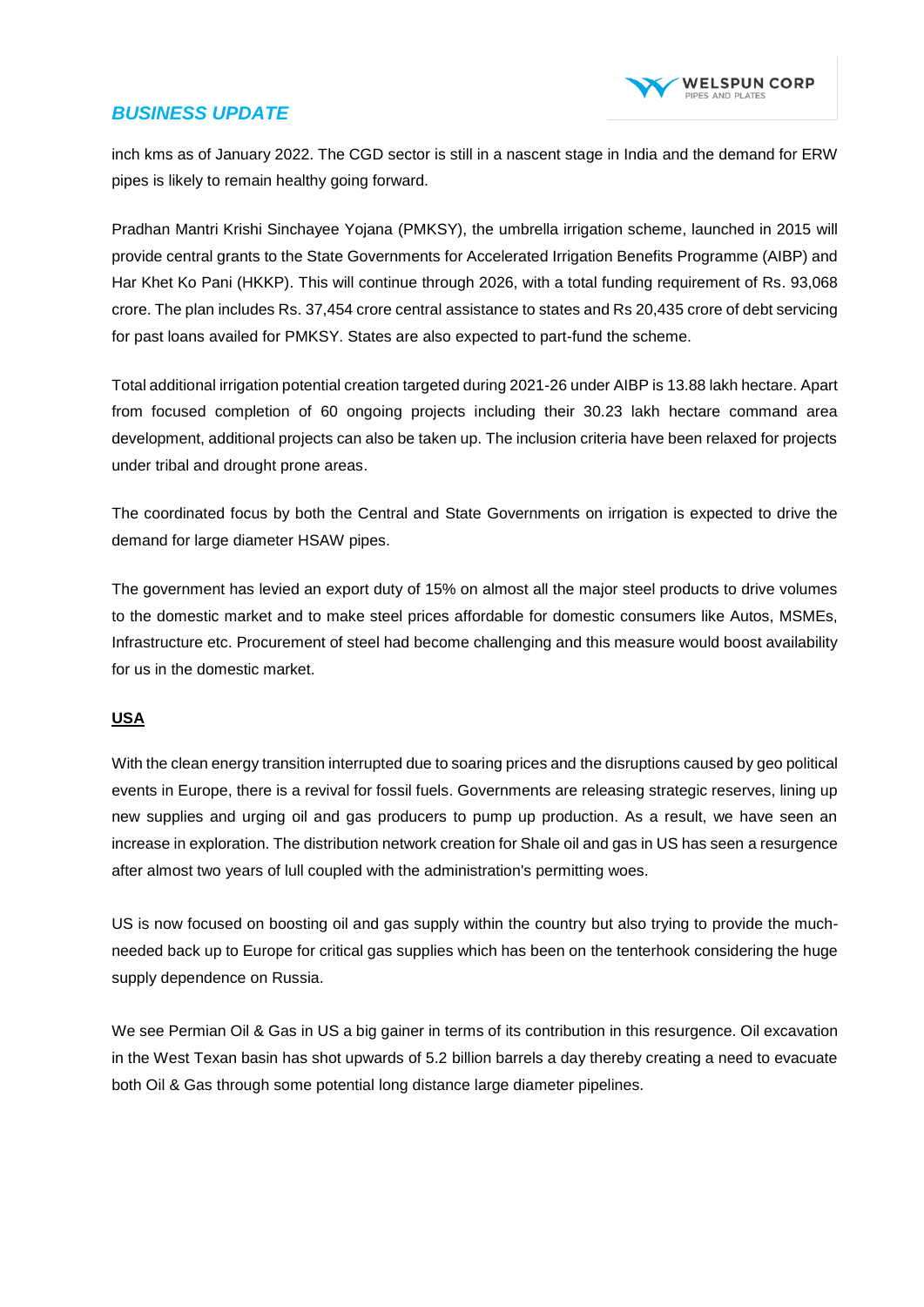



*Source: U. S. Energy Information Administration | Permian Region Drilling Productivity Report*

We recently announced winning of the single largest order in our history for supply of pipes valued at Rs. 5000 + crores (approx) in the US. This order is for supply of 325,000 MT (approx) of large diameter coated pipes for transporting natural gas from the Permian Basin to Houston. The pipes for this order will be produced from our Little Rock plant in the US and the same will be executed over a period of 12 months, commencing H2 of FY23. This large new order from the US comes on the back of another win we had announced in April 2022, of a 26,000 MT order from a long-standing customer in North America.

#### **Saudi Arabia**

With surging oil prices, we are confident that further opportunities will arise, both in the Oil & Gas and the Water segment.

Saudi Aramco aims to boost its capex to US\$40 billion-US\$50 billion in 2022, with further growth expected until around the middle of the decade. Capex in 2021 was US\$31.9 billion, an increase of 18% from 2020. It plans to raise crude oil "maximum sustainable capacity" to 13 million barrels a day by 2027, and wants to boost gas production by more than 50% by 2030.

Saudi Arabia is planning to partner with the private sector to deliver 3,500 kilometres of new water transmission lines that will distribute more than 4 million cubic metres a day of desalinated water, requiring a total investment of \$16bn. The projects are the first water transmission PPP projects in the Middle East, and will be the first water transmission schemes globally to be tendered as separate concession contracts without being bundled along with a water supply project such as a reservoir or production plant.

### **10. Welspun Specialty Solutions Limited (WSSL)**

WSSL has seen a sustained improvement in performance in FY22 and obtained several new customer approvals. SS Pipe volumes were higher by 82% for Q4 FY22 and higher by 50% for FY22, compared to the corresponding period in the previous year. The company restarted its Steel Melting (SMS plant) operations during Q3FY22 which has helped mitigate challenges being faced in Raw Material procurement and hurdles in logistics.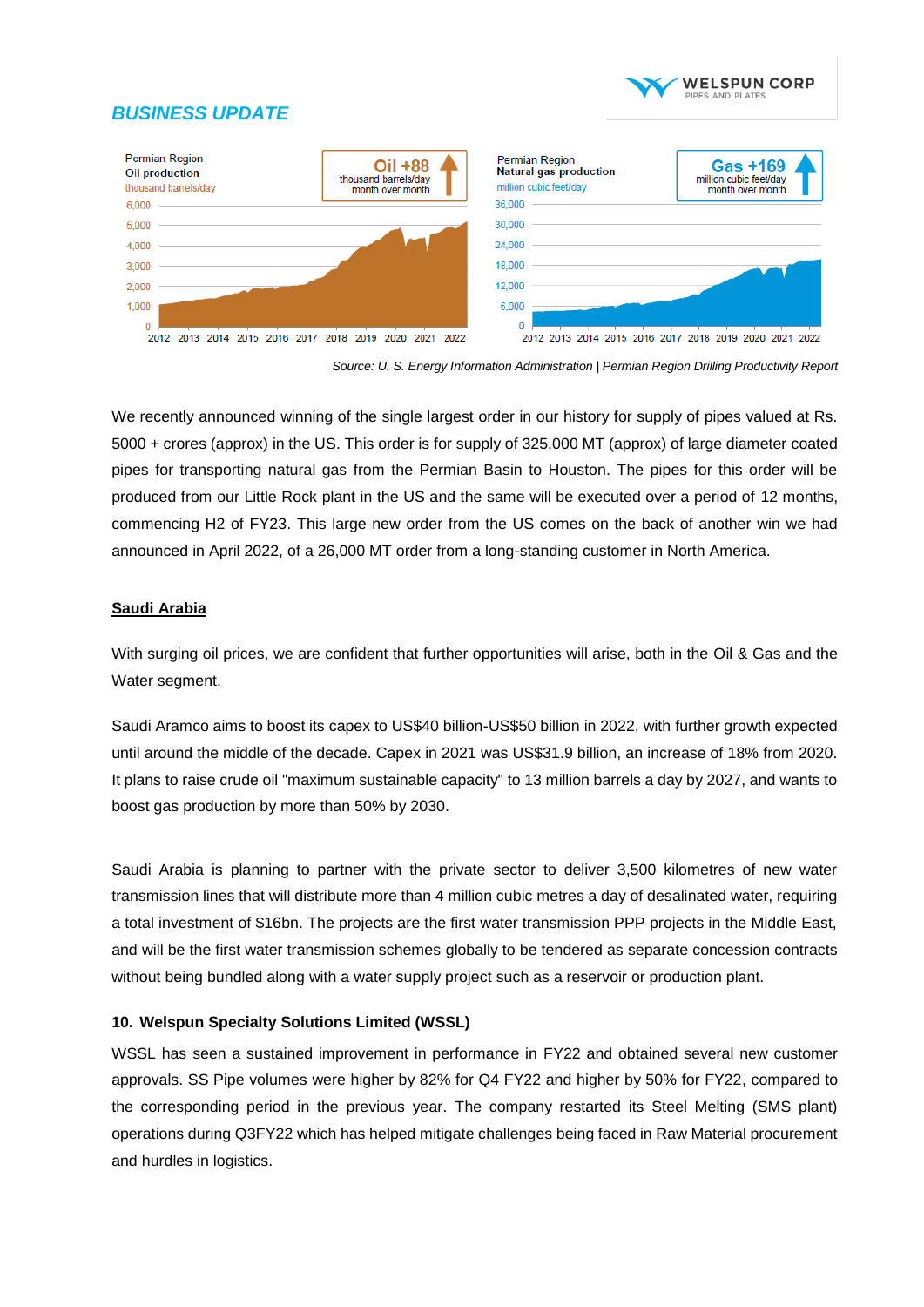

WSSL continues to win orders both in the domestic and export market. In addition, it continues to reap benefits out of country's 'Make in India' indigenisation projects with several Private and PSU companies. Increasingly, customers are preferring to source locally which is favourable for the company.

During the Quarter, WSSL successfully:

- Completed the development and manufacturing of an SS 347H grade Shot Peened Pipe
- Established extrusion and cold finishing for Super Duplex stainless steel tubes and dispatched its first order
- Manufactured 6" diameter Pipes with a stringent acceptance criterion for a critical nuclear power project
- Entered into another niche market segment by successfully executing first lot of Heat Exchanger tubes in SS 317L grade.
- Delivered the first order from a prominent company in the Fertilizer industry

## **11. IPO update of EPIC**

During the quarter, the company announced the successful listing of its Joint Venture Company in Kingdom of Saudi Arabia ("KSA"), East Pipes Integrated Company for Industry (EPIC) on the Saudi Exchanges Main Market ("Tadawul") at the final offer price of SAR 80 per share. Post the IPO, WCL owns 35.01% (from earlier 50.01%) through its step-down subsidiary in Mauritius and will continue to be the largest shareholder in EPIC. Welspun Holdings Mauritius received gross proceeds of SAR 252 million (~ INR 500 crores) and has shown the gain of Rs.359 crores under "Other Income".

### **12. Merger Update - Acquisition of Steel business of Welspun Steel Limited**

The transaction was completed on 16 March, 2022 with the Appointed Date of April 1, 2021. In line with the accounting standards, all prior figures including for the year ended March 31, 2021 have been restated after consolidation of the demerged steel undertaking of WSL and WSSL.

### **13. Business Growth & Diversification**

WCL's growth strategy entails creating a diversified product portfolio, repurposing its business to add new target segments, expanding its offerings to address both the B2B and B2C markets, and making wellconsidered strategic acquisitions. The diversification into the B2C segment will help the Company to significantly expand its base, enhance its brand, penetrate new markets, build a distribution network and provide opportunities to develop new products.

In this regard, we have acquired Sintex BAPL Ltd.'s Senior Secured Unlisted Non-Convertible Debentures with outstanding of Rs. 1,176.61 Crore for a purchase price of Rs. 403.16 Crore by our wholly-owned subsidiary viz. Mahatva Plastic Products And Building Materials Private Limited.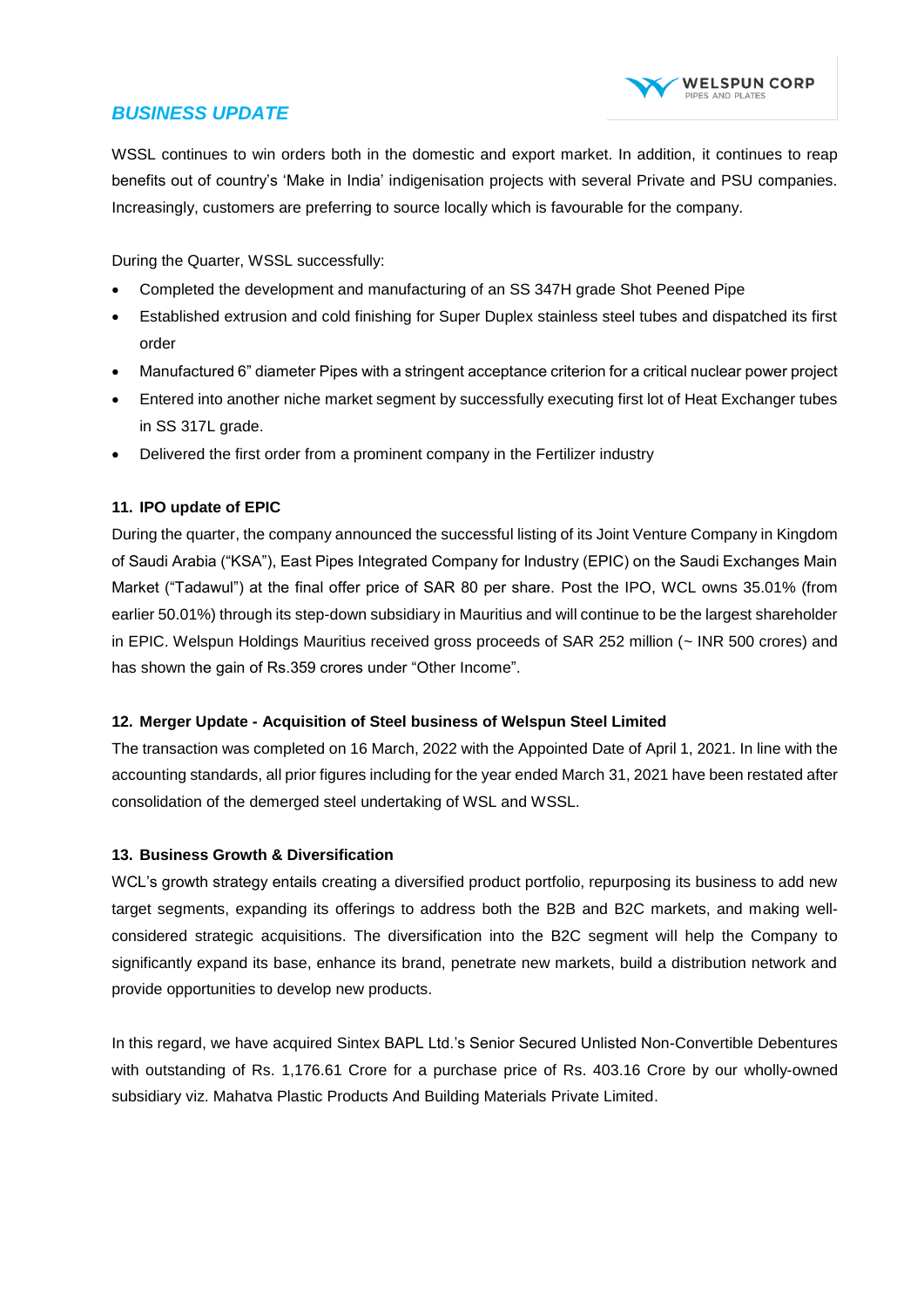

#### **14. Update on Ductile Iron Pipe Project**

As announced in October 2020, given the industry prospects and synergies with our existing business, we are setting up a Greenfield facility at Anjar to enter the Ductile Iron (DI) Pipe business. We expect to be ready with our product offering at the end of June 2022.

There is a big focus on creating drinking water supply in the country through Government programs. In the Union Budget, the Finance Minister earmarked Rs. 60,000 crore for the Jal Jeevan Mission that aims to provide potable water to 3.8 crore households in 2022-23. Overall, the Jal Shakti Ministry was allocated a total of Rs. 86,189 crore, higher from Rs. 69,052 crore allocated in the previous fiscal year. Furthermore, our internal forecasts based on interactions with various potential customers and industry participants, indicate a robust demand for DI pipes over the next 5-7 years.

Due to improvements to the project plan and inflation, the project cost has been revised from INR 1,550 crores (plus soft costs) to INR 1,900 crores (plus soft costs). Some of the major reasons for the variance are: 1) Design changes for productivity improvements and increased safety 2) Augmentation and increase in capacities of BF, Sinter, Coke and DI 3) Own Oxygen plant instead of a BOOT model 4) Transfer of BF gas directly the power plant to reduce emissions 5) Cost escalation for key input commodities like Steel, TMT bars, Cement, Ocean Freight etc. and 6) Creating expanded residential infrastructure for our Staff and Associates.

The project viability continues to be healthy with the increased investment, being offset through productivity gains and increased realizations for DI pipes.

### **15. Long Steel Products**

The demand for Long Steel Products will be supported by increased government spending on infrastructure. The Union Budget 2022-23 has seen an increase of 36% Y-o-Y in allocation of capex at Rs. 7.5 lakh crore. The budget has infrastructure push towards seven engines (roads, railways, airports, ports, mass transport, waterways and logistic infra). The allocation for various schemes like Pradhan Mantri Awas Yojana (for housing) will have a positive impact on long steel players. The government has a fixed objective of increasing rural consumption of steel from the current 19.6 kg/per capita to 38 kg/per capita by 2030-31.

Our forward integration plan of setting up a TMT Bars plant at Anjar with a capacity of 350 KMPTA is on track and we expect to begin Commercial Operations by July 2022.

#### **16. ESG Initiatives**

During the year, we have taken several ESG interventions aligned with global ESG standards. WCL was ranked 13<sup>th</sup> among the 41 companies included in its industry group (68th percentile) in S&P Global's DJSI Corporate Sustainability Assessment (CSA).

Our Key Focus areas moving forward are: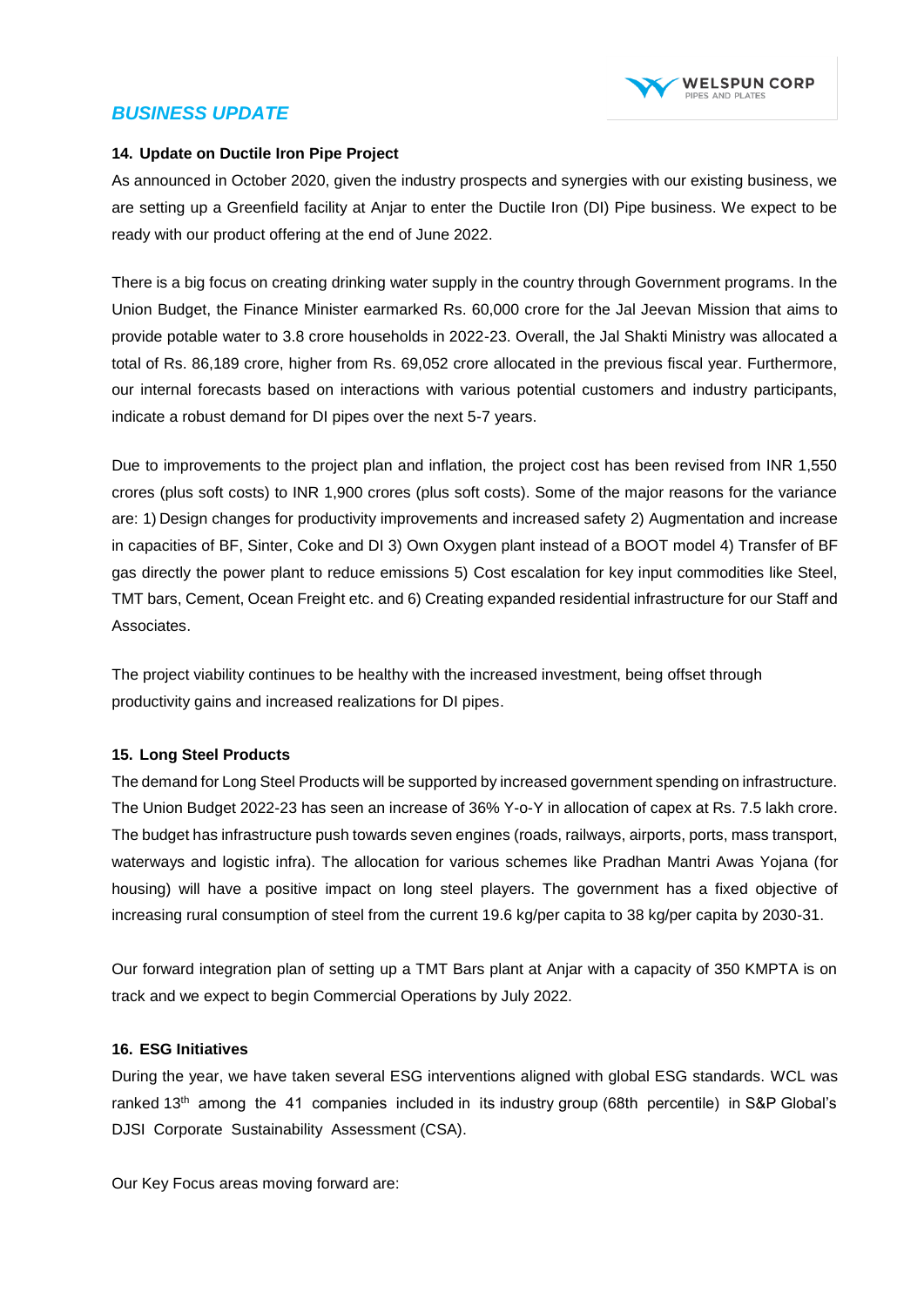

#### **a) GreenHouse Gas (GHG) Inventory**

We have completed goals and target setting – aim to be Carbon Neutral by 2040

#### **b) TCFD (Task Force on Climate Related Financial Disclosures)**

 Physical & transition risks have been identified and analysed and TCFD action report prepared based on the 4 pillars (governance, strategy, risk management and metrics & targets)

#### **c) Governance Structure**

- Established ESG Committee at the Board level (ESG & CSR Committee) with defined terms of reference
- Separate role of Board Chairperson and Managing Director
- Fully independent audit committee and nomination & remuneration committee (100% independent directors)
- Expanded scope of Stakeholder Relationship Committee to include all stakeholders (investors, customers, suppliers / business partners, employees and other stakeholders)
- Appointment of Lead Independent Director to strengthen Board structure
- **d) Ethics & Compliance**
- **e) Strengthening Supply Chain**
- **f) Highest level of transparency and disclosures**

#### **Management Comments**

Commenting on the results, Mr. B. K. Goenka, Chairman, Welspun Group said, *"FY2021-22 was a pivotal year for the company as we made significant progress on our Business Growth & Diversification Strategy. We demonstrated resilience despite a sharp increase in steel prices and a weak operating environment. As we embark upon a new journey of growth along with sustainability at the core, we are confident of creating incremental value for all our stakeholders. Our foray into the B2C segment will help improve our competitiveness and provide a stronger base for future growth."*

*"The acquisition of the Steel business of Welspun Steel has been completed. The upcoming Ductile Iron Pipes plant is going to commence production soon. I am confident that this will further strengthen the strong and successful business model of the Company. I am pleased by our recent order win in the US line pipe business, which is the single largest order in the history of our company. This marks a revival for the US facility and we expect to receive more orders in due course of time. Overall, we are well geared to help the development of infrastructure in the oil, gas and water industries across India and the World."*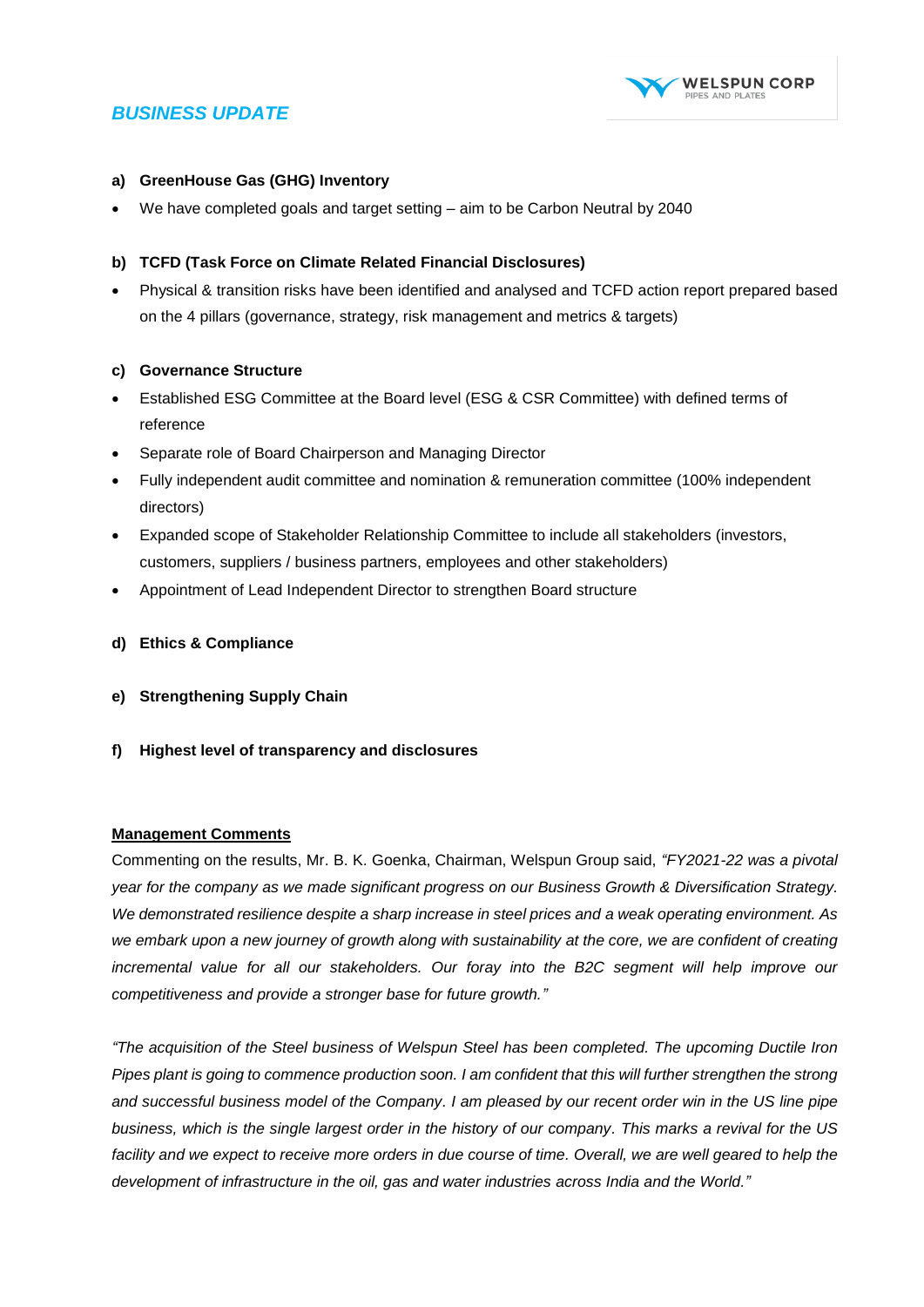

### **Consolidated Performance Snapshot**

| Sales Volumes (MT) | Q4FY22  | Q3FY22  | Q4FY21  | <b>FY22</b> | <b>FY21</b> |
|--------------------|---------|---------|---------|-------------|-------------|
| Line Pipes         | 269.424 | 170.892 | 246.616 | 795.827     | 1.002.950   |
| <b>Billets</b>     | 17.989  | 10.872  | 60.307  | 111.738     | 175,403     |
| SS Pipes           | 1.160   | 881     | 636     | 2,915       | 1,937       |

|                                                |               |        |        |             | Figures in Rs. Cr |
|------------------------------------------------|---------------|--------|--------|-------------|-------------------|
| <b>Consolidated Profit &amp; Loss Account</b>  | <b>Q4FY22</b> | Q3FY22 | Q4FY21 | <b>FY22</b> | <b>FY21</b>       |
| <b>Continuing Operations</b>                   |               |        |        |             |                   |
| <b>Total Revenue from Operations</b>           | 2,011         | 1,442  | 2,036  | 6,505       | 7,153             |
| Other Income                                   | 402           | 58     | 96     | 551         | 357               |
| <b>Reported EBITDA</b>                         | 474           | 168    | 353    | 1,023       | 1,152             |
| Depreciation and Amortisation                  | 63            | 64     | 62     | 255         | 246               |
| Finance Cost                                   | 30            | 27     | 13     | 102         | 85                |
| Profit before tax and share of JVs             | 380           | 77     | 278    | 666         | 820               |
| Share of profit/(loss) from Associates and JVs | 13            | (16)   | (20)   | (6)         | 135               |
| Exceptional Items - Income / (Expenses)        |               |        | 141    |             | 138               |
| Tax expense                                    | 130           | 22     | 21     | 216         | 255               |
| Non-controlling interest                       | 27            | (7)    | 66     | 5           | 59                |
| PAT after Minorities, Associates & JVs (I)     | 236           | 46     | 312    | 439         | 779               |
| <b>Discontinued Operations</b>                 |               |        |        |             |                   |
| (PCMD & 43MW)                                  |               |        |        |             |                   |
| Profit After Tax (II)                          |               |        | (6)    |             | (11)              |
| Net Profit / (Loss) attributable to Owners     | 236           | 46     | 306    | 439         | 768               |

*Prior period figures have been restated, wherever necessary*

#### **Saudi Financials**

Key figures of East Pipes Integrated Company for Industry (EPIC):

|                                           |             | Figures in SAR Mn |  |  |
|-------------------------------------------|-------------|-------------------|--|--|
| <b>Particulars in SAR MN</b>              | <b>FY22</b> | <b>FY21</b>       |  |  |
| Saudi Arabia Ops:                         |             |                   |  |  |
| Revenue                                   | 597         | 936               |  |  |
| Operating (loss) profit                   | 15          | 208               |  |  |
| (Loss) profit before zakat and income tax | (2)         | 176               |  |  |
| (Loss) profit for the period              | (3)         | 148               |  |  |

*Prior period figures have been restated, wherever necessary*